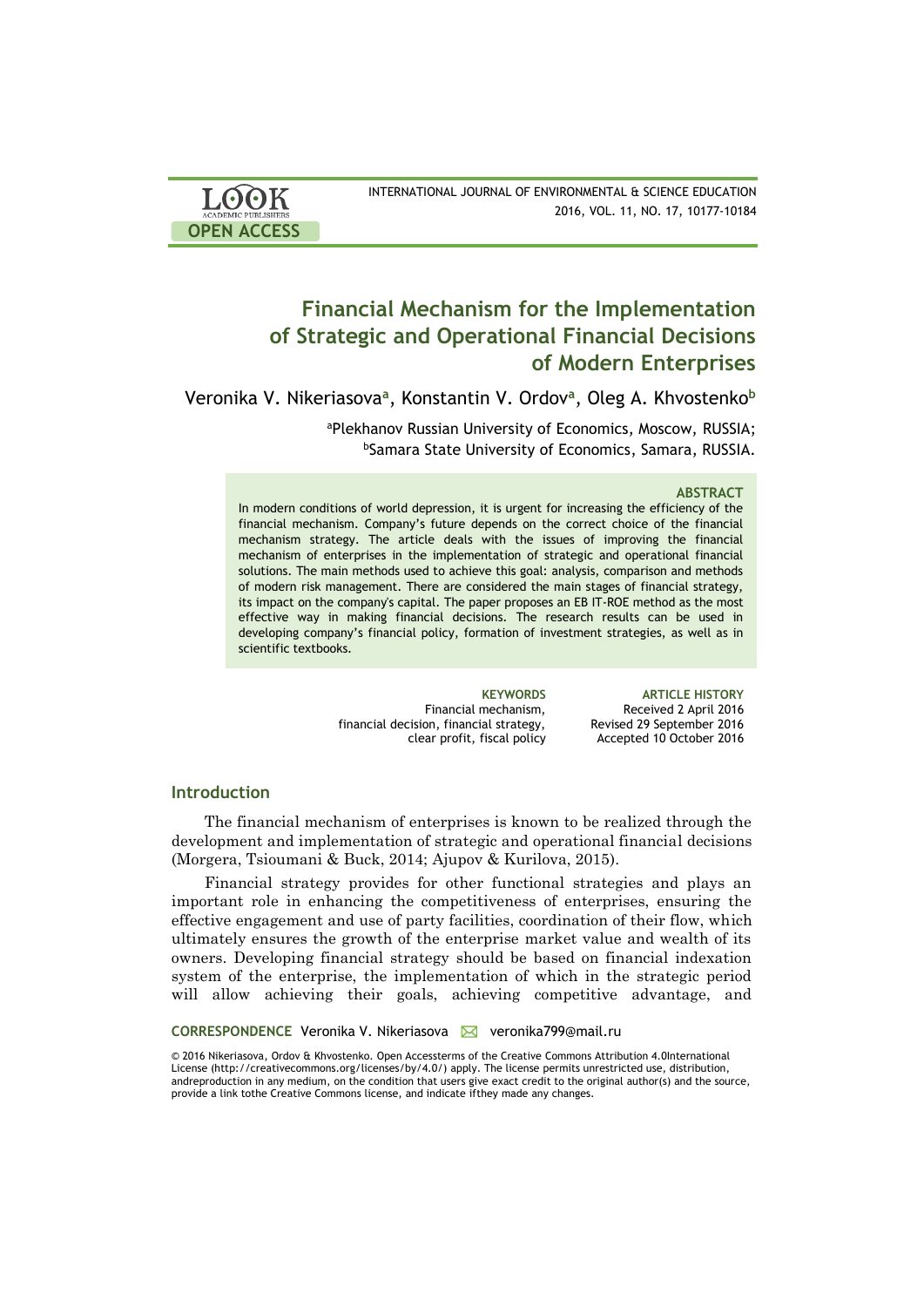increasing the market value of the company (Sherstneva, Vishnyakova & Chuchkalova, 2016).

Formulation and implementation of financial strategy have the following stages:

I. Formation of strategic aims in main areas of financial activity (Lee et al., 2014; Chen & Song, 2013; Min & Faqin, 2013):

- 1) party facilities formation maximization of net cash flow (clear profit, amortization);
- 2) the effectiveness of allocation and intake of party facilities in all types of activities and structural units – maximization of ROE modeled using the DuPont formula, maximization of investment yield;
- 3) procuring company's solvency capital structure optimization (equity and loan);
- 4) selection of funding sources rational balance (equity, loan, raised);
- 5) estimate of costs of raised party facilities (WACC allowing to estimate the costs of the fund raising)
- 6) effective fund raising and use of capital in the given frame of ROE, financial stability, capital structure, cost of capital (method of economic value added (EVA): net income exclusive of the cost of fund raising).

II. The choice of strategy includes provision of sustainable growth based on efficient allocation and intake of party facilities. The choice of a strategy may be submitted based on a sustainable growth model (SGR). The model is used to determine business opportunities in the context of mutually agreed marketing, operational and financial requirements.

III. The choice of financial policy includes an increase of clear profit by the end of the strategic period due to different sources (Barnea, Landskroner & Sokoler, 2015; Zhao, 2016; Byrkovich et al., 2015):

- 1) increase of proceeds, increase of profit from investing activities and other types of operational activities;
- 2) reduction of variable costs;
- 3) reduction of fixed costs;
- 4) changes in fiscal policy.

IV.Evaluation and selection of strategic financing alternatives based on sensitivity analyses method, scenario analyses and other methods. The criteria for selection of alternatives, in our opinion, may be the growth rate or absolute value of net cash flow addition, ROE, financial risk reduction.

V. Strategic financial development program includes financial standards, tasks and specific actions with orders to completion date for each strategic aims, as well as the financial unit responsible for its implementation (Yu, Liu & Qiu, 2015; Nemoto et al., 2013; Pan & Bing, 2013).

VI.Estimated strategy includes an analysis of (Schoenmaker & Wierts, 2015; Glocker & Towbin, 2012; Acemoglu, Ozdaglar & Tahbaz-Salehi, 2015):

- 1) its consistency with the internal control mechanism;
- 2) consistency with the external environment (external support system, government regulation, market mechanisms);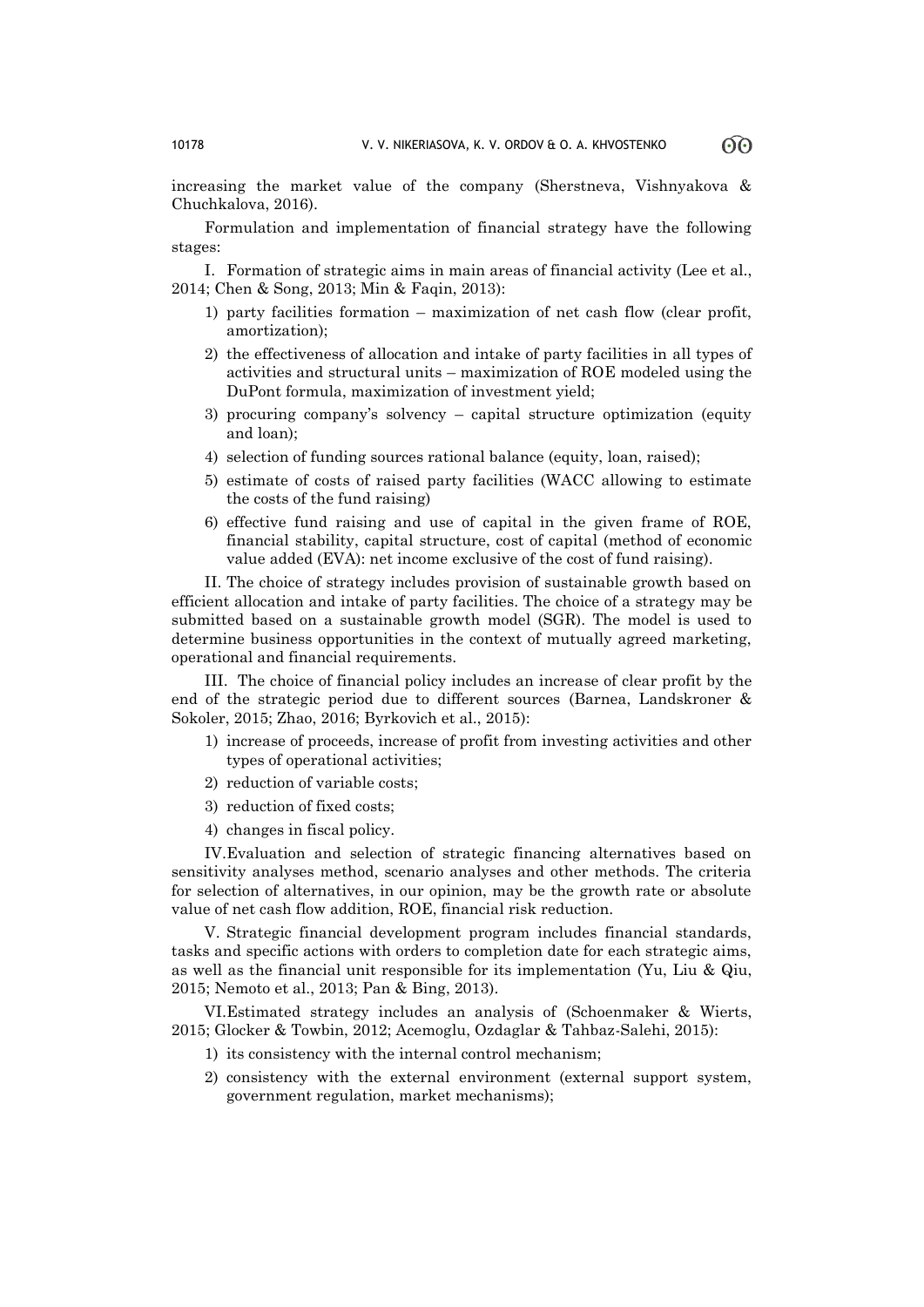- $\odot$ INTERNATIONAL JOURNAL OF ENVIRONMENTAL & SCIENCE EDUCATION 10179
	- 3) internal balance of strategy parameters on the basis of financial techniques:
	- 4) financial strategy feasibility (availability of derivative instruments: leverage, party facilities volume, implementation of investment projects);
	- 5) acceptability of financial security;
	- 6) economic effectiveness of the strategy based on predictive terminal wage of financial rations.

VII. Strategy marketing board includes (Barnea, Landskroner & Sokoler, 2015; Nemoto et al., 2013; Schoenmaker & Wierts, 2015):

- 1) financial activity strategic changes;
- 2) environment diagnosis;
- 3) the choice of strategy management methods;
- 4) strategy control;
- 5) strategic development program adjusting.

# **Aim of the Study**

Consider the financial mechanism of the enterprises in implementation of financial decisions

### **Research questions**

How can we improve the financial mechanism?

### **Method**

Theoretical and methodological basis of the study are the works of domestic and foreign authors, devoted to financial mechanism management problems, the problem of estimated risk of financial production instruments portfolio, problems of common, exotic and real stock option plan price formation.

The methodological basis of the research were elements of the risk theory, the theory of portfolio analysis, as well as modern methods of risk management. To achieve this purpose were used the methods of probability theory, mathematical statistics and statistical modeling.

# **Data, Analysis,and Results**

The main financial indicator of assets usage, the target value of which must be justified on the basis of the financial mechanism, is a return on equity (share) capital (ROE).

Its modeling is carried out using a modified DuPont formula (Stoyanova, 2002), which makes it possible to evaluate the management of the enterprise not only from the negotiation cost advantages, but also by the efficiency of the use of their own (equity) capital. It also allows determining on account of which factors the return on equity changes (as opposed to usual DuPont formula the assets are replaced with their own (equity) capital):

$$
ROE = \frac{NP}{E}100 = \frac{NPS}{SE}100 = PsROFL;
$$
\n<sup>(1)</sup>

Where: ROE – return on equity (share) capital;

Ps – profit margin;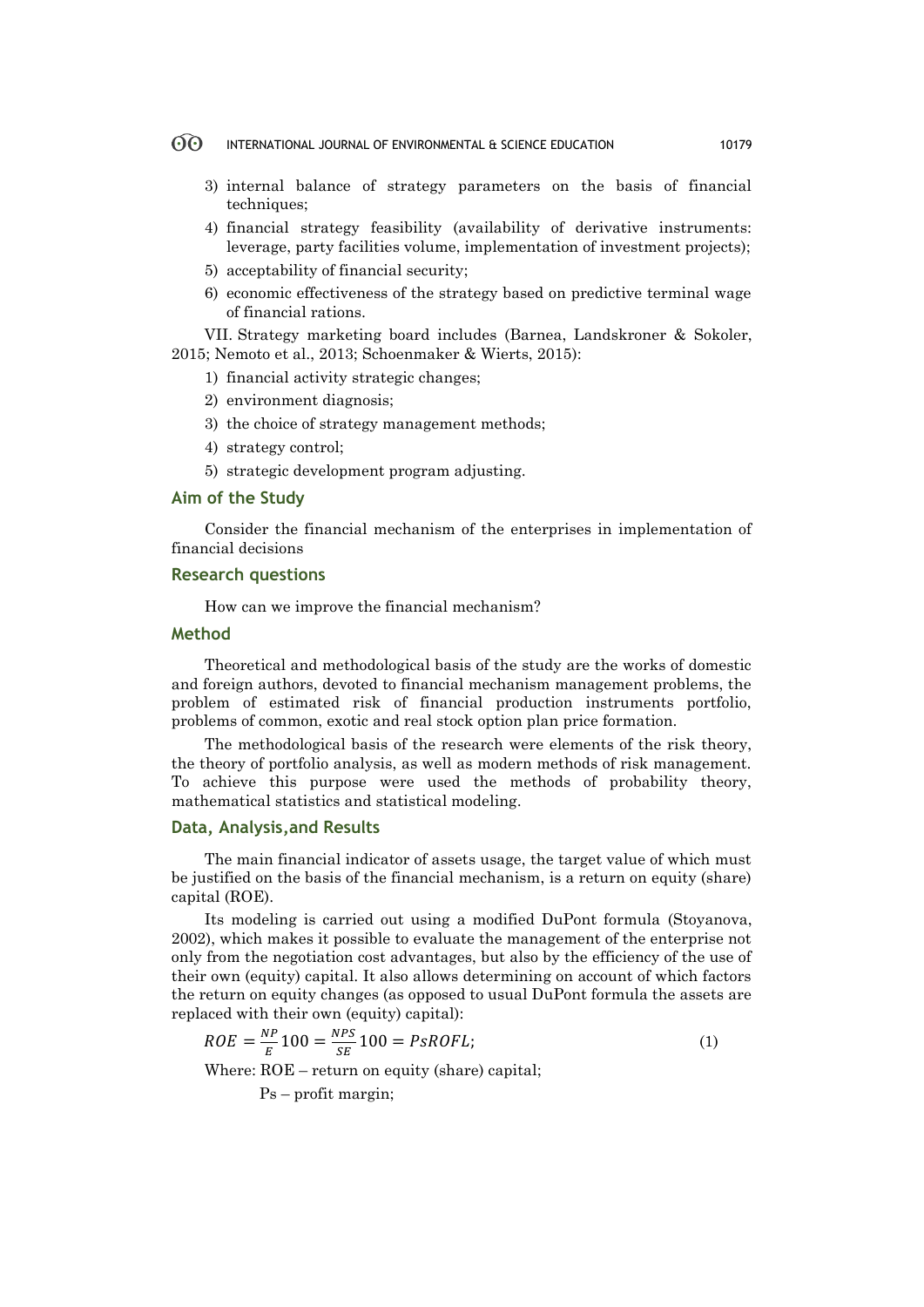RO – sales to total assets;

NP – clear profit;

S – sales revenue;

FL – financial leverage, equity multiple;

Е – share (equity) capital.

Applying to the formula the predicted values of indicators such as sales volume, equity, debt capital and other, you can make a forecast return on equity.

Simulation of return on equity in the framework of the financial mechanism will allow to control the profit rate per capital, to identify ways to improve it, to improve investment directions.

Here are the following ways to increase the return on capital:

- Increase the profitability of sales by reducing current-outlay costs, increasing prices, sale volume, outpacing the growth of current outlays;
- An increase of TAT due to sales volume growth and maintain the value at a constant level or its decrease;
- Increase of financial leverage rate within a safe level for financial stability;
- Reduce of costs for mandatory interest payments, risk assessment in the case of attracting additional external funding.

With an aim of financial mechanism formulation, the return on equity (share) capital addition is estimated by chain substitutions method (Kovalev, 2002) that sets the influence of each baseline by changing its basic amount in composition of the resulting figure to the actual in the reporting period:

1) increase of return for account of profit margin:  
\n
$$
\Delta ROE = (Ps - Ps)RO FL;
$$
\n1 0 1 1  
\n2) increase of return for account of TAT:  
\n
$$
\Delta ROE = Ps(RO - RO) FL;
$$
\n1 1 0 1  
\n3) increase of return for account of financial leverage:  
\n
$$
\Delta ROE = PsRO(FL - FL),
$$
\n1 1 1 0  
\n1 1 1 0  
\n(4)

Where:  $\Delta ROE$ –return on equity (share) capital changes.

The highest values of ΔROE will allow to determine the rate, which has had the greatest impact on the change in return on equity in the direction of its increase. Financial mechanism of priority should be directed to increase this indicator.

The financial mechanism should be based on the methods of predicting the sustainable growth of enterprises (SGR model). SGR is the maximum annual sales gain based on the projected profit ratio, asset turnover, debt and profit reinvestment.

The compromise between the desired company's development index and the actual conditions of external and internal environment is determined based on the SGR model. SGR calculated value indicates the maximum rate of sales growth, consistent with other financial rations. Whether it will be achieved in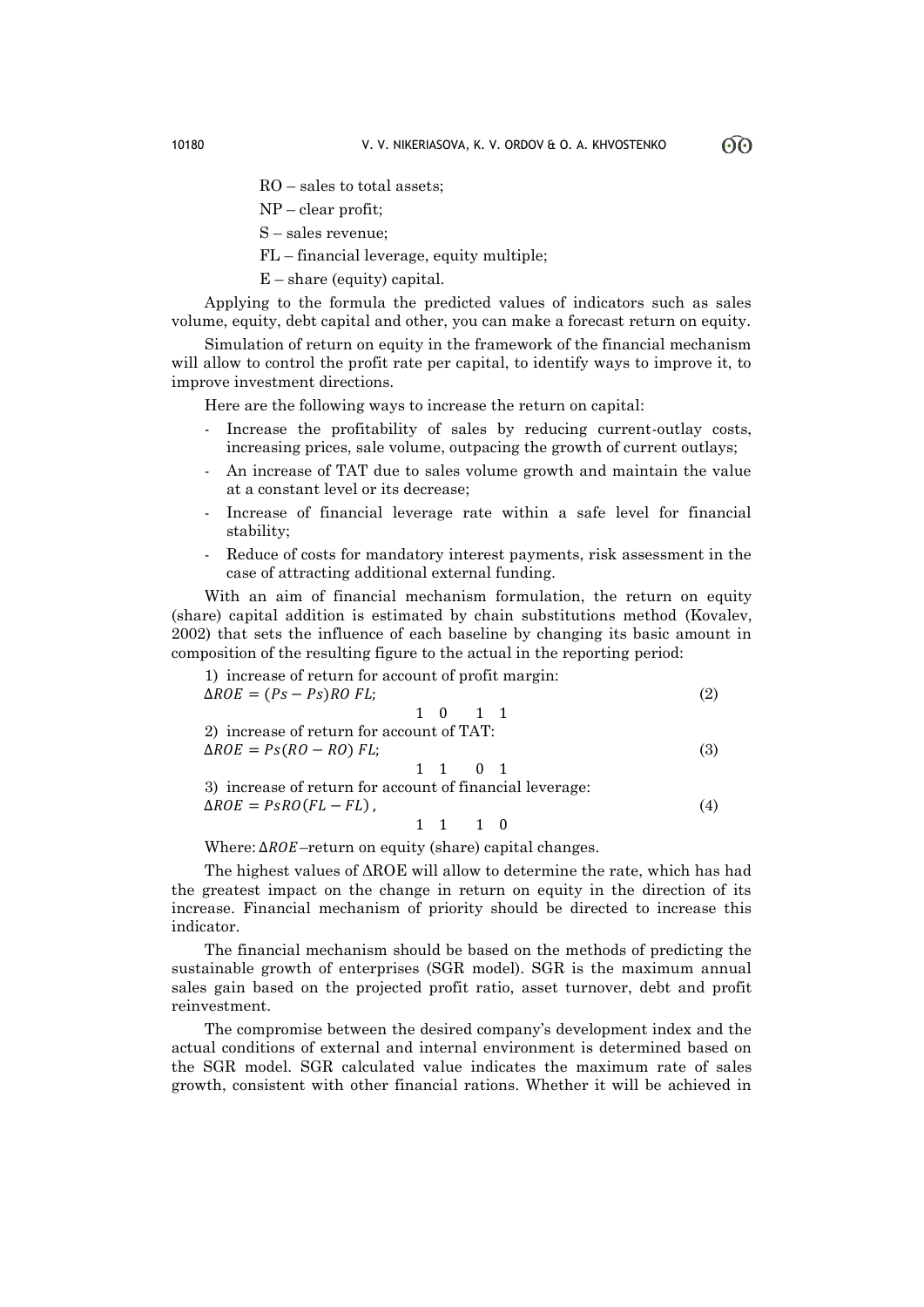#### 60 INTERNATIONAL JOURNAL OF ENVIRONMENTAL & SCIENCE EDUCATION 10181

the strategic period depends on the objective factors of the environment and the efficiency of management.

The following model is used to calculate the SGR:

$$
SGR = \frac{r \times Ps \times RO \times FL}{1 - r \times Ps \times RO \times FL} 100,\tag{5}
$$

Where:  $r -$  plowback ratio, reflecting the dividend policy (share of clear profit for development);

> Ps – profit margin (NP/ S);  $RO - TAT(S/A);$ FL – leverage ratio (А/Е).

SGR model takes into account the characteristics of the various parties of financial and economic activity of the enterprise: production  $(RO - TAT)$ , financial (FL - structure of sources of funds), the relationship between owners of the company and its management  $(r - Dividend$  Policy), the company's market position (Ps – profit margin).

Financial ratios used in calculating SGR are important for the financial mechanism:

- Profit margin records the revenue from product sales, which depends on the company's current market price policy, reflects the control over current production and non-production expenses;
- TAT demonstrates the company's effectiveness, reflects the practice of invested capital management;
- The rate of accumulation and reinvestment depends on the system of internal financing and the dividend policy;
- Financial leverage ratio reflects the principles of fund raising. The higher is the number of loan capital, the higher is this ratio, and thus the chances of return on equity rising increase, since the solution of this problem is targeted by the company's financial leverage. At the same time increases the risk of non-payment of interest for loan.

SGR model allows considering various development scenarios of the enterprise, to achieve rational reference in the sales growth levels, investment and equity. Scenario analysis allows submitting the lack of sensitivity analyses method, as it includes simultaneous change of factors on performance criteria.

As an option, it is advisable to build at least three scenarios: *pessimistic, optimistic and the most likely (realistic).*

Building a pessimistic scenario due to the deterioration of the values of variables to a certain reasonable level compared with *baseline (realistic).* Based on these factors, the SGR values are calculated. The obtained values are compared with their basic and then the recommendations are formulated. Recommendations are based on a prerequisite: optimistic scenario cannot be accepted if the calculated values of the indicators are beyond the efficiency, on the contrary, under the pessimistic scenario obtaining the indicator values corresponding to the standard allows speaking about its admissibility.

Thus, the financial mechanism of the enterprise allows to find the achievable sales growth for the given asset turnover, TAT, profit margin, debtequity ratio, plowback ratio parameters.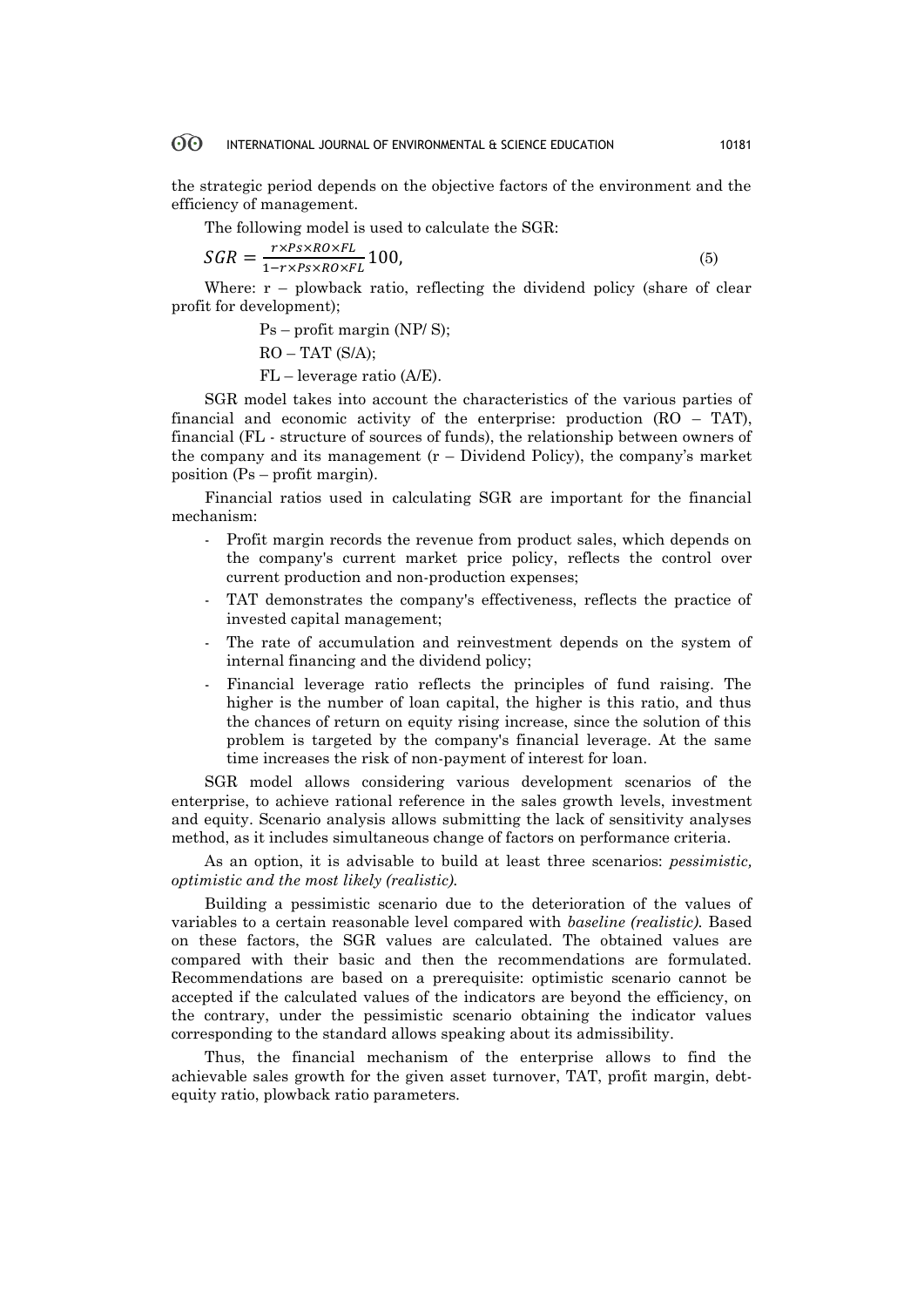The model allows finding the level of parameters that provides a specified sales growth, equity capital volume and secure the financial leverage borders, using various scenarios of enterprise development.

The estimated forms of reporting (plan of income and expense, accounting balance sheet, cash flow statement) may be formulated by a percent of off-load (sales). Future expenses, assets and liabilities are determined toward the period based on the planned sales volume growth in percentage; balanced formats of forecast information (plan of income and expenses, balance sheet, cash flow statement) are draw out based on the financial parameters. The main advantage of the method is the simplicity and clarity, complexity of use with limited input data. Disadvantages are in connection with the questionable assumption that the organization is constantly working at full capacity, all the related resources are balanced and the capital investments that is all it needs for the growth of sales.

The most important indicator of the company's financial condition is a return on equity (ROE). ROE is an essential characteristic of the company's financial strategy as one of the main financial indicators affecting its market value. Investors interpret the ROE increase as a growth in the value of the issuing company.

The following formula is used to calculate the index:

$$
ROE = \frac{(EBIT - I)(1 - T) - Dp}{E},\tag{6}
$$

Where: EBIT – earnings before interest and taxes;

I – interest on loan capital for included in costs;

Т – rate of tax on profits;

Dp – return on investment, paid on preferred shares;

Е – size of internal capital.

### **Discussion and Conclusion**

In order to make correct calculations it is important to determine the average number of shares, taking into account all the changes taking place during the year. Financial credit documents circulated during the year are fully included in the payment. The shares circulated during the year (have been issued during the year or were in circulation at the beginning of the year, but have been bought out by the company) are included in SSS proportional to the period of circulation. If the dividends are paid during the year in the form of additional shares, they are fully included in SSS.

ROE calculation formula assumes that it is influenced by the financing sources of the enterprise. The amount of dividends on preference shares depends on the number of preferred shares. ROE dependence on the number of ordinary shares is inversely proportional. Thus, the value of ROE is dependent not only on the profitability of the enterprise, but also on its capital structure.

Company's capital structure management is a priority for the financial mechanism. We believe that this process must meet the following principles:

- Optimization of capital structure in order to increase the market value of the company;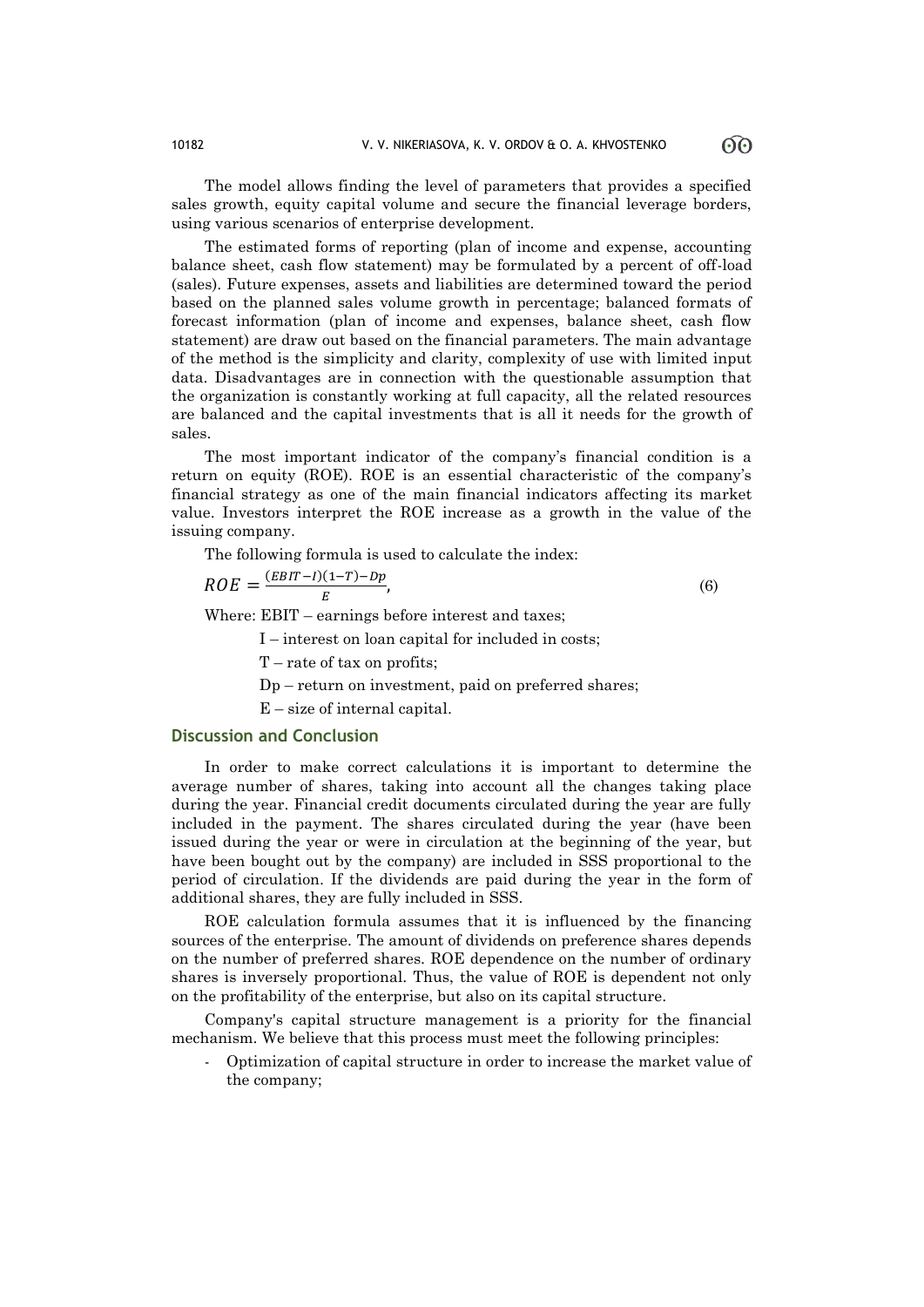#### $\Theta$ INTERNATIONAL JOURNAL OF ENVIRONMENTAL & SCIENCE EDUCATION 10183

- Choice of rational funding under the criterion of minimizing weighted average capital price;
- Ensuring the necessary level of company's financial stability.

The first of these principles is implemented by the EBIT- ROE method, which is used to select the optimal financing scheme by the criterion of maximizing the ROE index.

The method allows determining earnings before interest and taxes for the loan (EBIT), at which the value of the return on equity (ROE) as in financing through debt and the financing of equity funds, will be the same (point of financial negligence). Determination of such equality allows the strategic period to make a reasoned choice between financing activities through equity or loan funds, to determine the best value for them.

The EBIT value at the point of financial negligence can be determined mathematically by using the following formula:

$$
\frac{(EBIT - I)(1 - T)}{E1} = \frac{(EBIT - I)(1 - T)}{E2},\tag{7}
$$

Where: EBIT – earnings before interest and taxes;

I – annual loan interest for each variant;

PD – preference stock dividends;

Е1, Е2 – equity capital after mobilization of resources for each variant;

T – rate of tax on profits.

Thus, EV IT – ROE method usage under the financial mechanism allows selecting an optimal capital structure in terms of ROE indicator, affecting the enterprise's fair value measurements.

# **Implications and Recommendations**

In our opinion, the financial mechanism based on the use of the indicators, models and methods mentioned above and compatible with the appropriate criteria will allow achieving the desired aims, achieving competitive advantage, increasing the market value of the modern enterprise.

The financial mechanism of the enterprise is a system of management, distribution and use of capital, the purpose of which is to increase profits and decrease costs. The main structural elements of the financial mechanism:

- Investment method
- Financial leverage
- Information Support

The proposed EV IT – ROE method under the financial mechanism helps to determine the most favorable capital structure. This work can be a theoretical basis for improving the financial mechanism of the companies.

# **Disclosure statement**

No potential conflict of interest was reported by the authors.